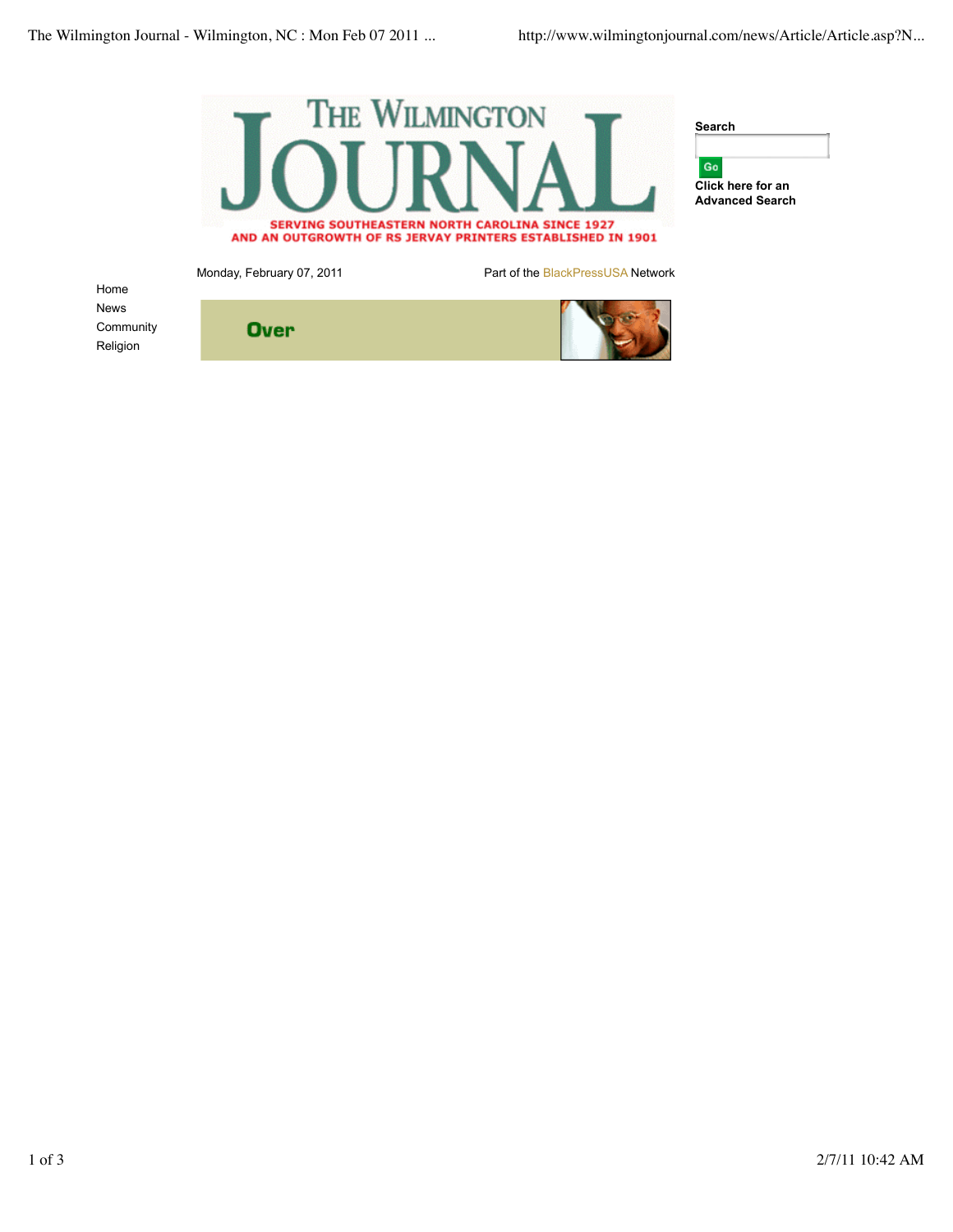Op-ed Festivals Lifestyle health hth columnists horoscopes local history entertainment ent columnists life **Sports Uncw** Williston Corner About Us Registration Search Links

**Obituaries** 

## **THE PEOPLE'S CLINIC: SICKLE CELL DISEASE AND ATHLETES: WHAT YOU SHOULD KNOW, WEEK OF JANUARY 27-FEBRUARY 2, 2011**

by MAYA ANGELOU RESEARCH CENTER ON MINORITY HEALTH *The Wilmington Journal* Originally posted 1/29/2011

Sickle cell disease is a common blood disorder that disproportionately affects African-Americans. Approximately one in 8 African Americans carry one copy of the gene (known as sickle cell trait) and about one in 500 carry two copies of the gene (called sickle cell disease.) In sickle cell disease, the alteration in

hemoglobin makes the red blood cells susceptible to becoming rigid and stiff, especially when oxygen levels are low. This shape change gives the red cells, which are normally round and smooth, a sickled shape, and these stiff, misshapen cells can clog blood vessels, especially tiny vessels. The changes in shape can be triggered by infection, fatigue, and over-exertion, changes in altitude, dehydration, low oxygen levels, and changes in body temperature. The clogged blood vessels can cause damage to organs, promote life-threatening infections, and result in severe painful episodes.

In general, persons with sickle cell trait (one copy of the gene) are relatively asymptomatic, and have a normal lifespan without any complications. Most are found to have the gene as part of mandatory testing of all newborns. However, they are more likely than persons without sickle cell trait to develop rare conditions such as blood in their urine (hematuria) or rapid breakdown of muscle fibers during extreme exertion (know as rhabdomyolysis). They are at increased risk of exertional heat illness and even exertional related death. In contrast, persons with sickle cell disease (two copies of the gene) typically have a much more complicated course, and are prone to infections, painful episodes, stroke, and lung, kidney, and heart complications, which can reduce their life expectancy to middle age or even younger.

What does this mean for athletes with the Sickle Cell trait or disease?

Conditions faced by most athletes, including vigorous exercise, dehydration, and heat can trigger the shape changes in red blood cells and result in occlusive painful episodes. Dehydration and water losses are obviously more likely to occur when exercising outdoors in hot weather, but can occur at any time, indoors or outdoors.

In general, it is not advised that persons with sickle cell disease (those that carry two copies of a sickle gene) not participate in any intense physical activity that would put them at risk of developing dehydration or vaso-occlusion. They should also avoid contact sports, such as football, in which abdominal impact could lead to rupture of an enlarged spleen. Sports should be limited to recreational level, not a competitive level. On the other hand, regular low-intensity exercise and low impact activities, such as walking, swimming, water exercise, and golf should be encouraged in persons with sickle cell disease, with close attention to such symptoms as muscle cramping, dehydration, or pain. The importance of maintaining good hydration every day cannot be overemphasized. We advise our patients to have a bottle of water with them at all times, and to drink more in the hot summer months, if they are ill, or have diarrhea. Persons with sickle cell disease should drink enough water that they need to empty their bladders at least every one to two hours throughout the day.

In contrast, persons with sickle trait can engage in physical activity and sports, as simple precautions to avoid overexertion are sufficient to prevent complications. The National Athletic Trainers' Association (NATA) published a consensus statement in 2007 to raise awareness of acute exertional rhabdomyolysis (the rapid breakdown of muscle fibers) and to reduce the risk of sickle trait related exertional deaths.

�The athlete should be allowed to pace himself or herself, with careful attention to muscle cramping, shortness of breath back pain, chest pain, or fatigue.

�NATA emphasizes that the harder and faster athletes go, the sooner they develop exertional collapse. Sickling can occur within with first few minutes of a sprint, or later after running longer distances.

�Persons with sickle cell trait should not push themselves further if such symptoms occur,